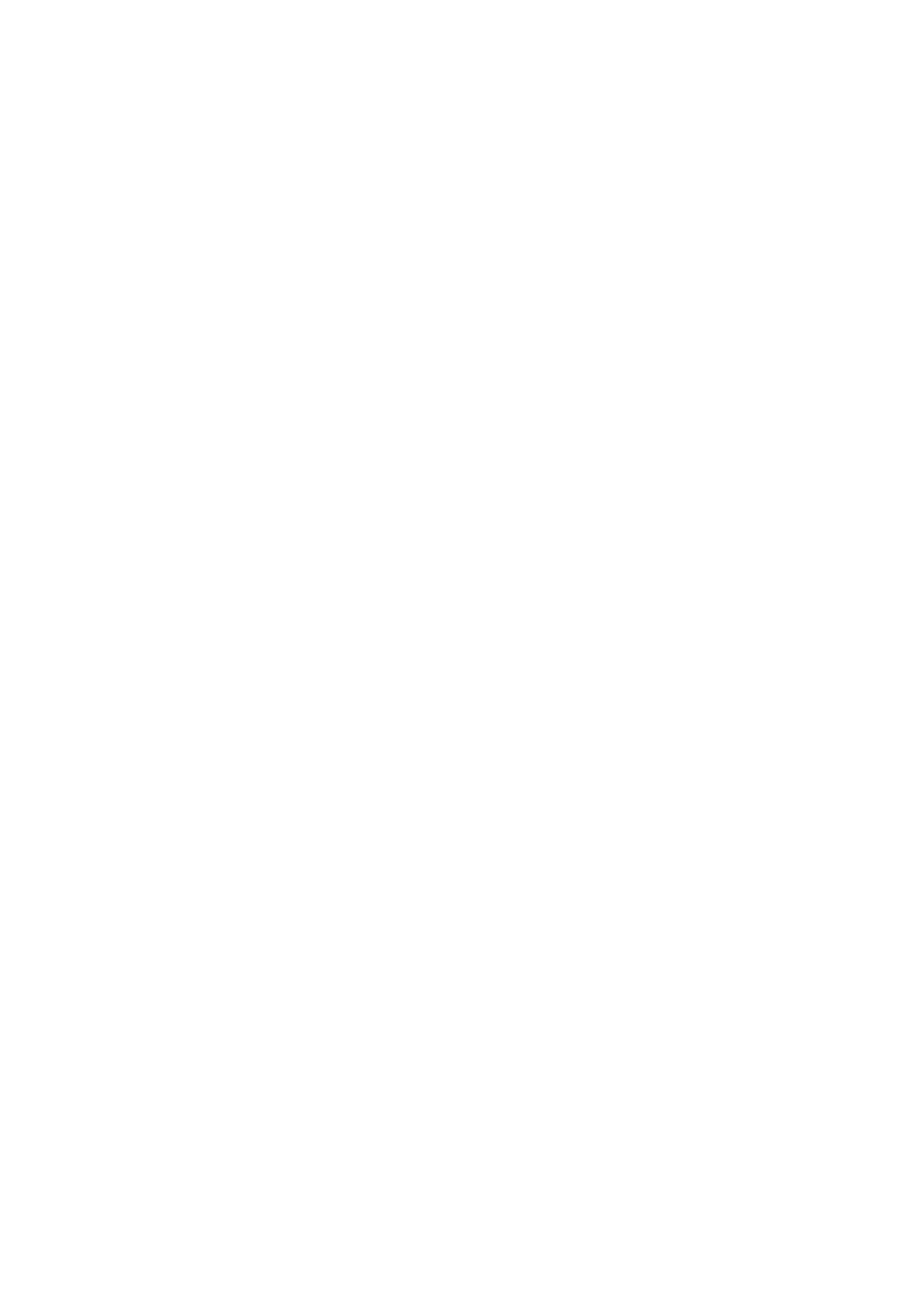## 'NORTHERN LIGHTS'

#### A CONCERT OF MUSIC INSPIRED BY AND ASSOCIATED WITH NORTHERN CLIMES AND INCLUDING WORKS BY: James MacMillan, Ola Gjeilo, Edvard Grieg and Veljo Tormis

Music, and perhaps choral music in particular, has an uncanny knack of staying rooted to its place of origin, whether through the use of folk melodies and idioms or in the way the sense of a particular landscape is conveyed in its sounds and forms.

The music that we have chosen this evening is infused with a sense of place and reflects the lives, hardships, rituals and passions of the people who inhabit these Northern regions.



Musical Director **Ian Akroyd**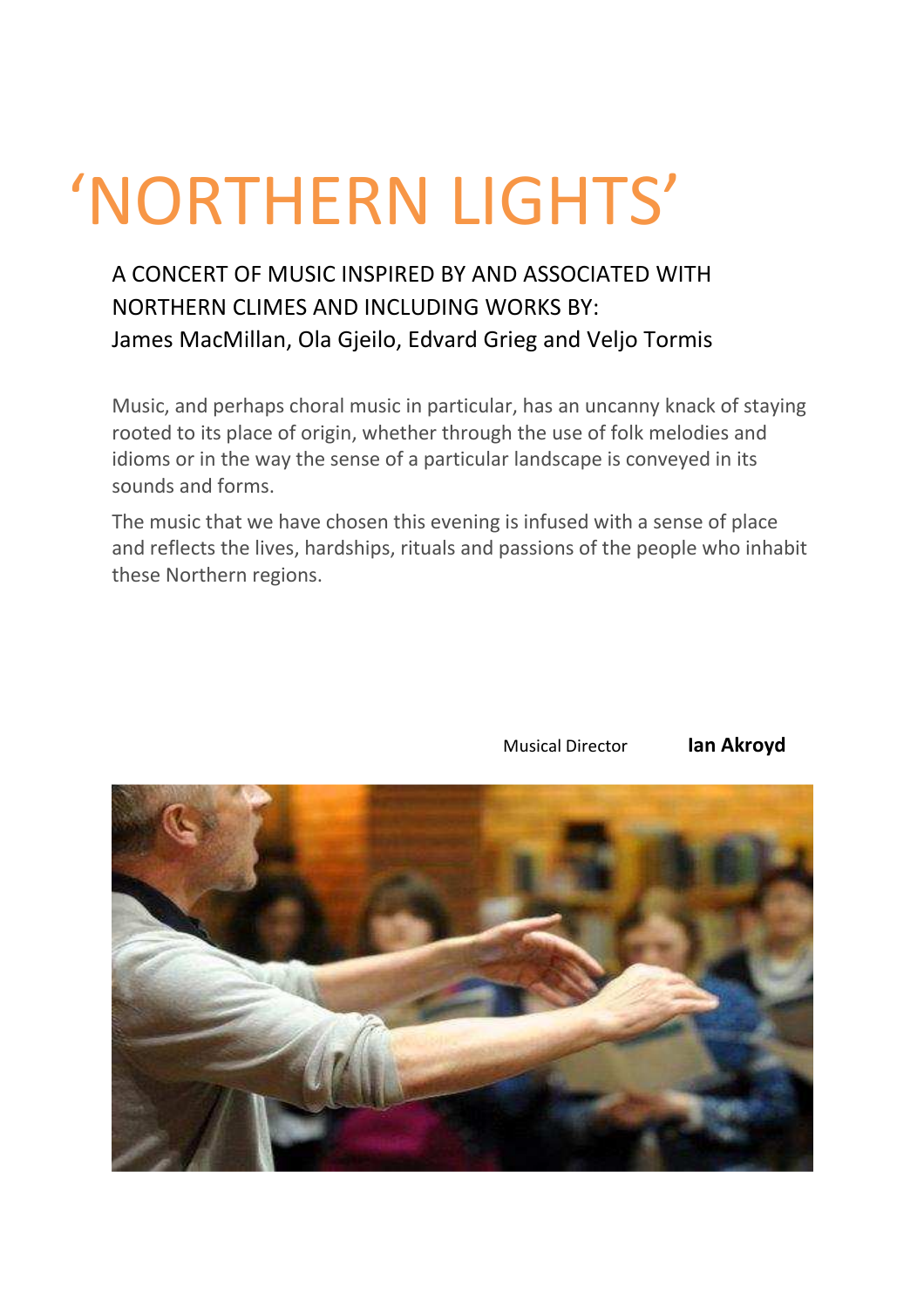#### **'O Radiant Dawn……'**

James MacMillan's musical influences are wide-ranging, from hard-edged modernism to experimental mysticism, from Bach to Wagner. However, all is infused with a sense of his Celtic musical heritage.

Ola Gjeilo is a contemporary Norwegian composer, now living and working in the United States. His influences include Jazz and Film music as well as a choral tradition stretching back to the renaissance and in this, the first of two pieces this evening by the composer, Gregorian Chant and the beginnings of Western church music.

| <b>O Radiant Dawn</b>                                                                                                                                                                                                                  | James MacMillan | (born 1959) |
|----------------------------------------------------------------------------------------------------------------------------------------------------------------------------------------------------------------------------------------|-----------------|-------------|
| <b>Ubi Caritas</b>                                                                                                                                                                                                                     | Ola Gjeilo      | (born 1978) |
| Where charity and love are, God is there.<br>The love of Christ has gathered us together.<br>Let us rejoice and be glad in it.<br>Let us revere and love the living God.<br>And from a sincere heart let us love one another.<br>Amen' |                 |             |

#### **'Long will this winter be…….'**

The true character of a place and its people can often be found reflected in its folkmusic. The simple forms and melodies of this tradition can express the deepest of emotions and provide us with a glimpse into the lives of the people who first sang them. Two traditional Scottish melodies are set alongside two folksongs from the New World. The musical language is undeniably similar but the Canadian pieces tell of a different landscape and a harsher and less hospitable world.

| She's like a swallow     | trad. Arranged Stephen Chatman |  |
|--------------------------|--------------------------------|--|
| <b>Frobisher Bay</b>     | trad. Arranged Diane Loomer    |  |
| <b>Eriskay Love-lilt</b> | trad. Arranged Ian Akroyd      |  |
| <b>Mairi's Wedding</b>   | trad. Arranged Jane Edwardson  |  |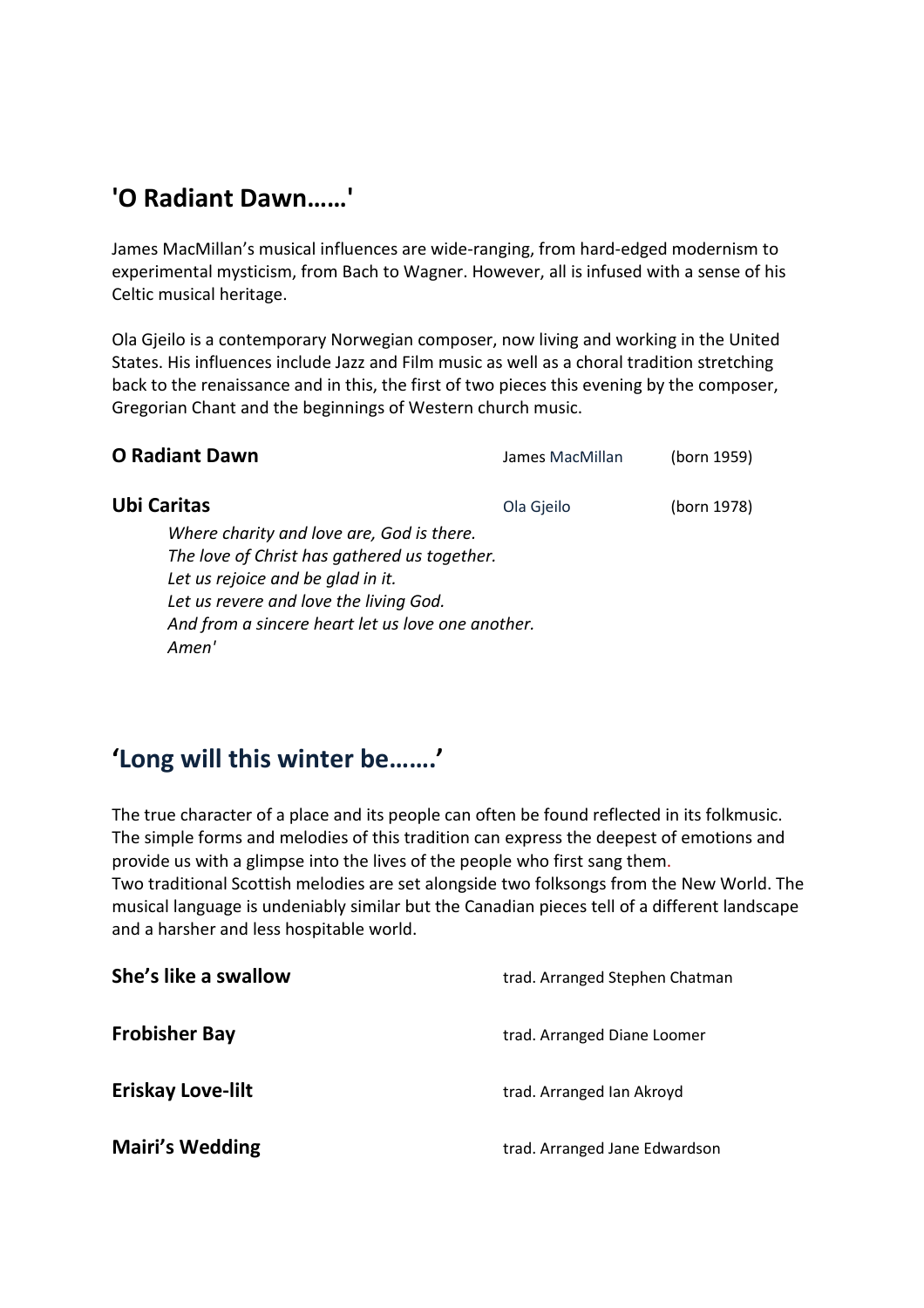#### **Chloe Latchmore and Daria Bitsiuk**

Cantabile is delighted to welcome Chloe and Daria. Their repertoire includes works by Brahms, Mozart and Massenet, taking us on a musical journey to warmer and sunnier climes.

| <b>Oeuvre Tes Yeux Bleus</b> | Jules Massenet         | $(1842 - 1912)$ |
|------------------------------|------------------------|-----------------|
| Il Padre Adorato             | <b>Wolfgang Mozart</b> | $(1756 - 1791)$ |
| <b>Von Ewiger Liebe</b>      | Johannes Brahms        | $(1833 - 1897)$ |
| In The Silence Of The Night  | Sergei Rachmaninov     | $(1873 - 1843)$ |
| It Was A Lover               | Madeleine Dring        | $(1923 - 1977)$ |

#### **INTERVAL**

#### **'A Winter Ceremony'**

MacMillan's works often draw on Catholic liturgy and chant for their basic formal and melodic material. In his setting of 'In Splendoribus Sanctorum', a Communion motet for Nativity Midnight Mass, he creates a work that is both ceremonial and meditative. The piece was first 'performed' on 24 December 2006 at St Columba's Church, Maryhill, Glasgow and it is easy to imagine the hauntingly beautiful sounds of choir and trumpet floating above the wintery rooftops of the city as it waits, hushed, for Christmas morn.

#### **In Splendoribus Sanctorum** James MacMillan (born 1959)

*In the splendor of holiness, from the womb, before the daystar I have begotten you.* 

#### **'Bright Star…'**

Edvard Hagerup Grieg, one of the leading composers of the Romantic era, used and developed Norwegian folk music and traditions in his own compositions throughout his life.

His setting of the Latin text *'*Ave Maris Stella' and his 'Fire Salmer' *(Four Psalms)* are based on traditional Norwegian hymn-tunes. These simple, folk-like melodies are transformed by Grieg's complex and rich harmonies without ever losing a sense of their native roots.

**Ave Maris Stella Edvard Grieg** (1843 – 1907)

*Hail, bright star of ocean, God's own Mother blest,*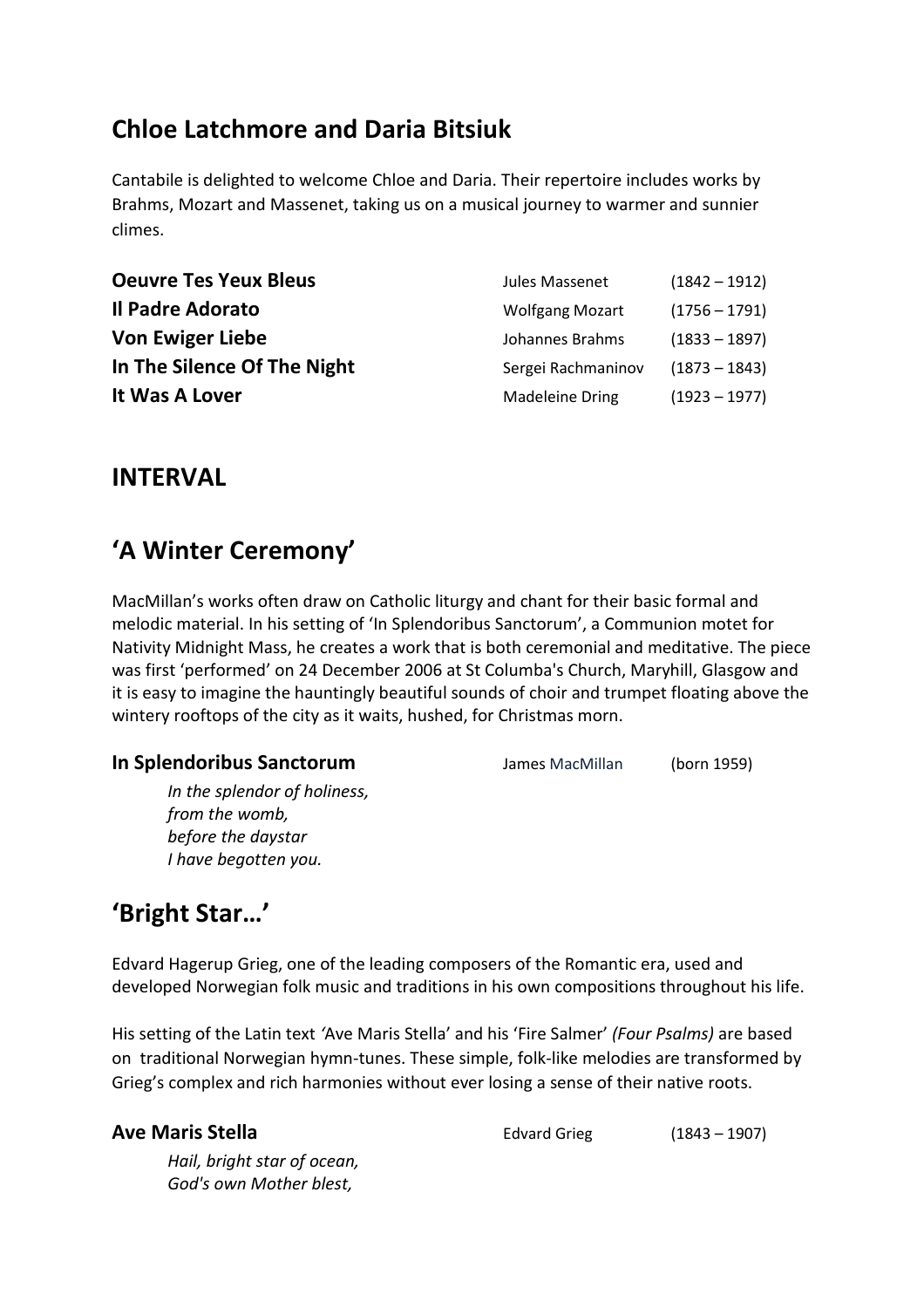*Ever sinless Virgin, Gate of heavenly rest. Break the captives' fetters, Light on blindness pour, All our ills expelling, Every bliss implore.* 

*Keep our life all spotless, Make our way secure, Till we find in Jesus, Joy forevermore. Through the highest heaven To the Almighty Three, Father, Son and Spirit, One same glory be. Amen* 

| Jesus Kristus er opfaren       | <b>Edvard Grieg</b> | $(1843 - 1907)$ |
|--------------------------------|---------------------|-----------------|
| Jesus Christ our Lord is risen |                     |                 |
| I Himmelen                     | <b>Edvard Grieg</b> | $(1843 - 1907)$ |
| In Heaven Above                |                     |                 |

### **'Hushaby, Lullaby….'**

Veljo Tormis is an Estonian composer much of whose music is derived from Estonian folk song. Tormis famously said of his settings of traditional melodies and verse: *'It is not I who makes use of folk music, it is folk music that makes use of me.'* 

In these re-interpretations of traditional Estonian lullabies Tormis manages, within the briefest and simplest of musical forms, to convey a world of sacrifice, hardship and uncertainty.

**Four Estonian Lullabies Veljo Tormis** (born 1930)

**No. 1 Laulan Lapsele**

*I sing for My Child Hushaby, lullaby! I sing for my child like a duck for her duckling, a heath hen for her darling, a crane for her deary.*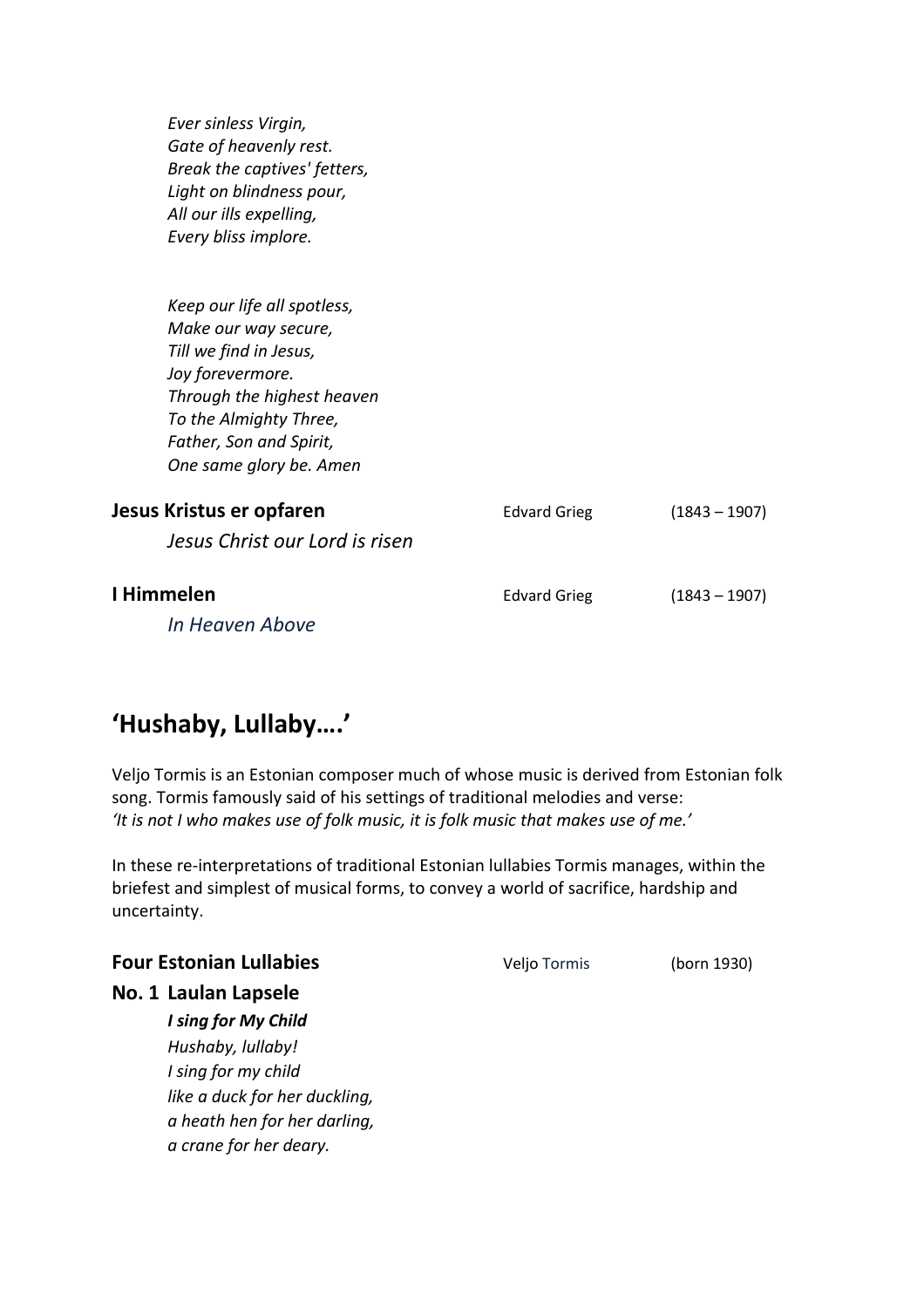#### **No. 2 Marjal Aega Magada**

#### *It's Time for the Little Berry to Sleep*

*Sleep, sleep, little berry, doze, doze, deary! When will the cock come home, when will the chick go to work, when will the little berry go to sleep, when will deary doze off? Time for the little berry to sleep, time for my deary to doze.* 

#### **No. 3 Lase Kiik Kaia**

#### *Let the Cradle Swing*

*Hushaby, lullaby, let the cradle swing! Let sleep come! Doggy came to meet us, a stick in his paw, a sack on his back, large boots on.* 

#### **No. 4 Aiutus**

*Lulling Lullaby, lullaby, lullaby, lullaby!* 

#### **'A Terrible Beauty'**

We finish our programme with Ola Gjeilo's setting of words 'Pulchra es amica mea' from the Song of Solomon. The music is inspired by Gjeilo's sighting of the aurora borealis in his native Norway. He writes of this experience:

*Looking out from the attic window that Christmas in Oslo, over a wintery lake under the stars, I was thinking about how this 'terrible' beauty is so profoundly reflected in the northern lights which, having grown up in the southern part of the country, I have only seen once or twice in my life. It is one of the most beautiful natural phenomena I've ever witnessed, and has such a powerful, electric quality….. both mesmerizing and terrifying....'* 

#### **Northern Lights Constanting Constanting Constanting Constanting Constanting Constanting (born 1978)**

*Thou art beautiful, O my love, sweet and comely as Jerusalem, terrible as an army set in array. Turn away thy eyes from me, for they have made me flee away.*